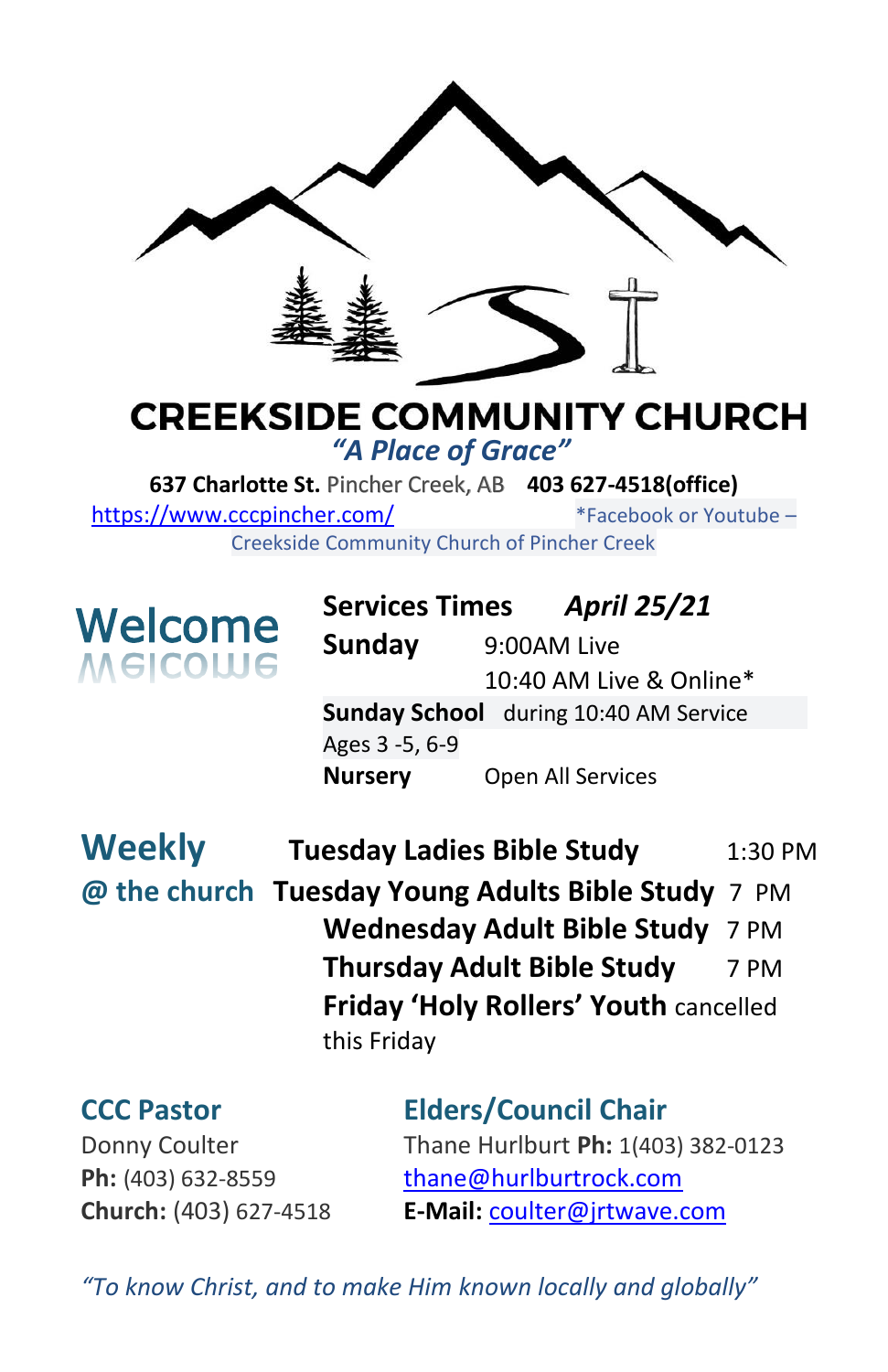## **Ministries & Outreach**

**Community** Joy Hurlburt *Deacon of Congregational Care 403 330-5399*, [joy@hurlburtrock.com](mailto:joy@hurlburtrock.com) **Missions** [sherryakitt@gmail.com](mailto:sherryakitt@gmail.com) **Prayer Needs** Pastor Donny **Youth Ministry 'Holy Rollers' Youth** Lachlan Terpstra Chelsea & Eli Barton **Ph: 403-339-0879 Ph: 403-795-2733 Today's Worship Service**

**Welcome and Announcements** Pastor Donny & Thane *Covid 19 mandated attendance allowances (33 people), wearing of masks, physical distancing, entry main doors, exit north door – all still being adhered to for each service*

*Mill Creek* **Camp** Fun(d)raiser **Highway Cleanup Saturday**, **May 1 st**. Volunteers meet at the church here in Pincher at 8 a.m. No children please for safety reasons unless with their parent(s). Full protective gear needed - gumboots (wet ditches!), hats, gloves, etc.

#### **Worship through Music** *Led by Peter Griffin*

#### **Today's Prayer and Praise**

- *Praise for the safe return of Quinn to his mother*, and for the care and attention to his needs
- *pray for Roy Theisen who spoke last Sunday, his wife and three*  girls as they minister in the Cardston area to indigenous and other community people, for wisdom too as they look to moving back to USA to be closer to family. *Pray for the young couple they currently are mentoring* into a Christ centred marriage
- *pray for David Heaton in hospital and Joanne his wife, for Bill Metzler and Janet his wife*
- *pray for all in our church family who are dealing with Isolation due to Covid illness or contact*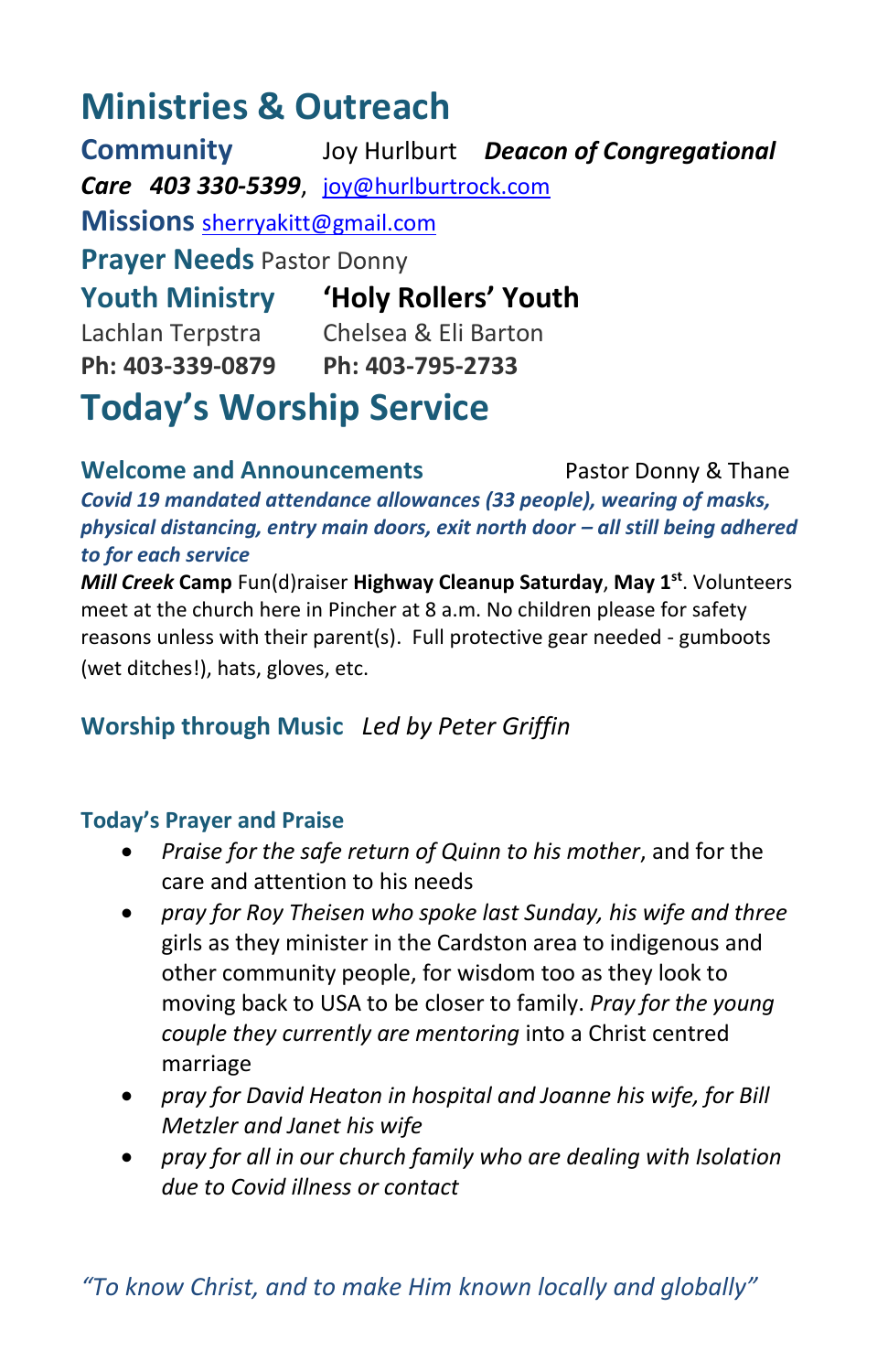**Offerings Options - box** on back table. Or **Mail** to Creekside Community Church Box 757, Pincher Creek T0K 2J0. **Auto-debit** or **etransfer** – [ccctreasurer20@gmail.com](mailto:ccctreasurer20@gmail.com)

**Benevolent offering** - box also on back table or add to your auto-debit **Breaking Cycles of Hunger –** fundraising campaign continues to end of this month. Use your regular giving choice to designate funds

#### **Today's Message Notes . . .**

*Pastor Donny, Dana and their three 'at home' children are again in voluntary isolation due to direct contact with a Covid positive person. Please welcome our guest minister Roy Thiesen again!*

*I Thessalonians 1:1-10*